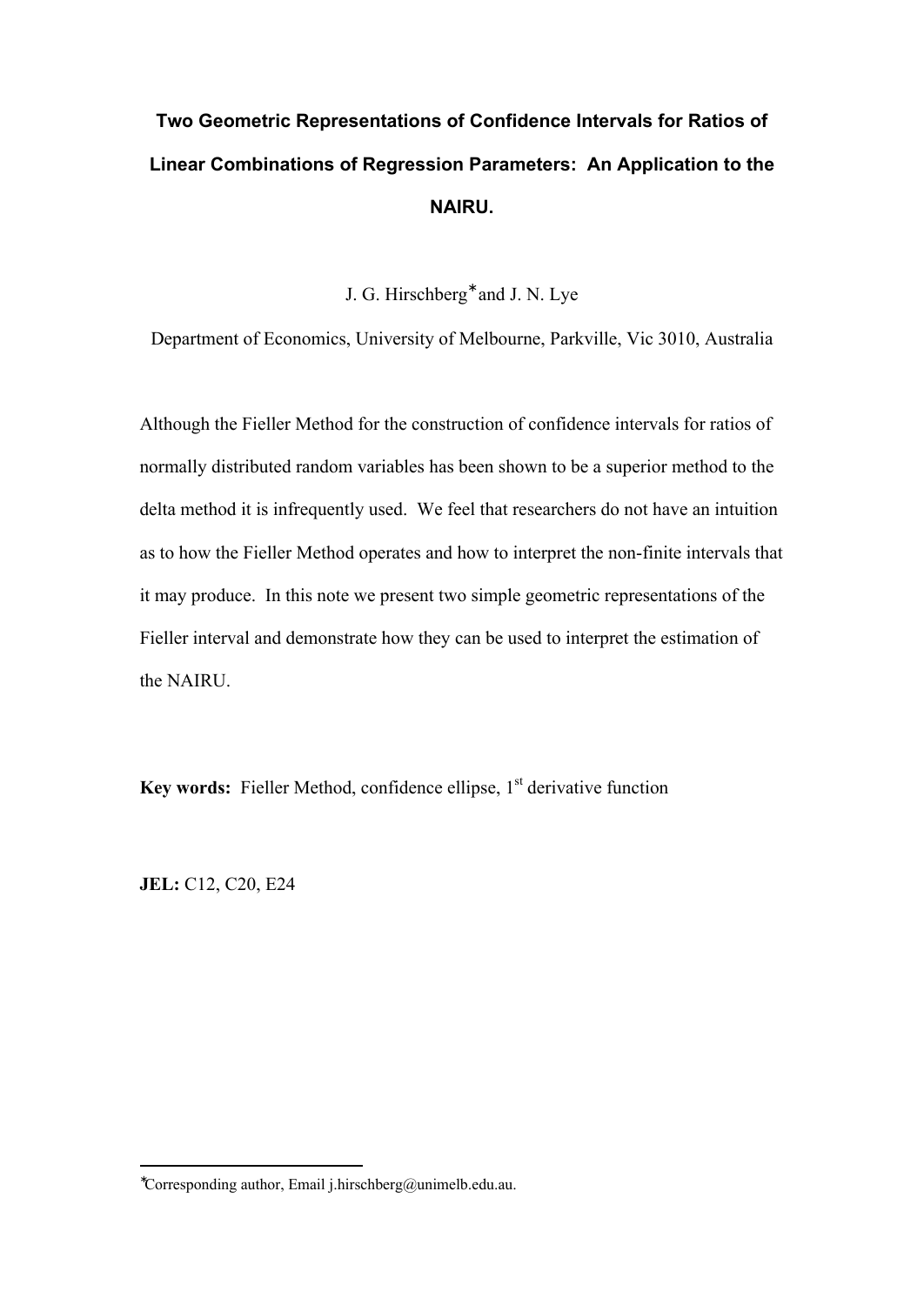# **I. Introduction**

Drawing inferences from the ratio of regression coefficients is elemental to a number of econometric applications. Generally, the results of Monte Carlo simulations to compare the Fieller Method (Fieller 1932, 1954) with other procedures for the construction of confidence intervals indicates that the Fieller Method consistently out-performs the widely used Delta method and is comparable and in some cases, superior to the more complex Bayesian and bootstrap techniques. (See Hirschberg and Lye 2004).

Dufour (1997) proposed that ratios of regression parameter problems be subject to confidence intervals based on the Fieller type methods. Its application can be found for: long-run elasticities in dynamic energy demand models (Bernard et al. 2005); mean elasticities obtained from linear regression models (Valentine 1979); non-accelerating inflation rate of unemployment, the NAIRU (Staiger et al. 1997); steady state coefficients in models with lagged dependent variables (Blomqvist 1973) and the extremum of a quadratic model (Hirschberg and Lye 2004).

We propose that the non-intuitive way in which the Fieller Method is traditionally presented as the solution to a quadratic equation is partly to blame for its infrequent use. In this note we present two geometric representations of the Fieller Method which may lead to an enhanced intuition for these confidence intervals. Both of these approaches can be implemented using existing econometric software (see Hirschberg and Lye 2007).

# **II. The Fieller Method**

The Fieller Method (Fieller 1932, 1954) provides a general procedure for constructing confidence limits for statistics defined as ratios. Zerbe (1978) defines a version of Fieller's Method in the regression context, consider the ratio  $\psi = \frac{\rho}{\sigma}$ φ where

1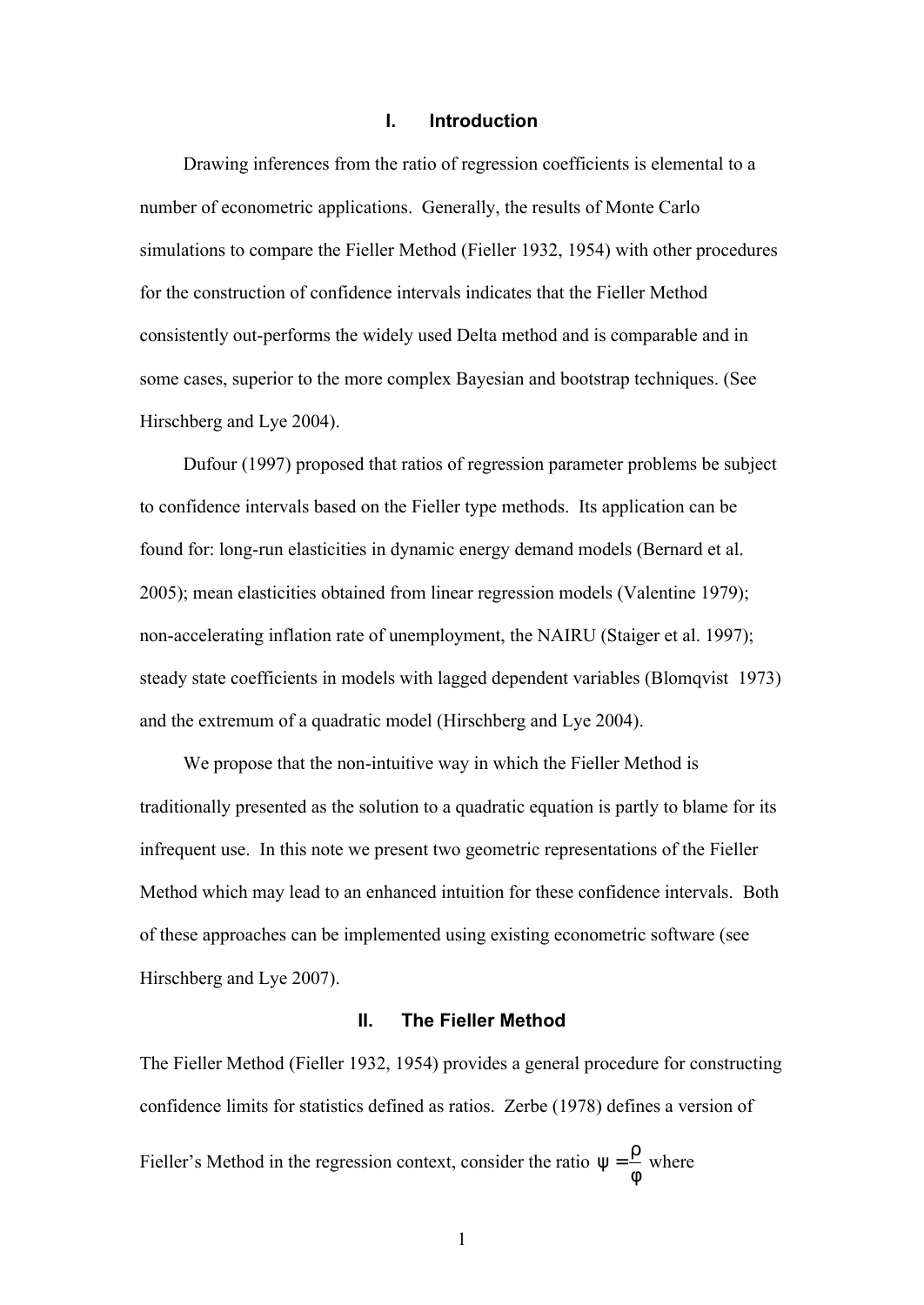$\rho = K' \beta$  and  $\phi = L' \beta$  are linear combinations of the parameters from the

regression,  $Y_{T\times I} = X_{T\times K}\beta_{K\times I} + \varepsilon_{T\times I}$ ,  $\varepsilon \sim (0_{T\times I}, \sigma^2 I_{T\times T})$ . The OLS estimators are defined as  $\hat{\beta} = (\mathbf{X}'\mathbf{X})^{-1}\mathbf{X}'\mathbf{Y}$ ,  $\hat{\sigma}^2 = \hat{\epsilon}'\hat{\epsilon}/(T-k)$ , and the vectors  $\mathbf{K}_{k\times l}$  and  $\mathbf{L}_{k\times l}$  are known constants. Under the usual assumptions, the parameter estimates are asymptotically normally distributed according to  $\hat{\beta} \sim N(\beta, \sigma^2 (XX)^{-1})$ . The ratio  $\psi$  is estimated as

$$
\hat{\psi} = \frac{\hat{\rho}}{\hat{\phi}}
$$
 where  $\hat{\rho} = \mathbf{K}'\hat{\beta}$  and  $\hat{\phi} = \mathbf{L}'\hat{\beta}$ .

The Fieller  $100(1 - \alpha)$ % confidence interval for  $\psi$  is determined by solving the quadratic equation  $a\psi^2 + b\psi + c = 0$ , where  $a = (\mathbf{L}'\hat{\beta})^2 - t_{\alpha/2}^2 \mathbf{L}'(\mathbf{X}'\mathbf{X})^{-1}\mathbf{L}\hat{\sigma}^2$ ,

$$
b = 2\Big[t_{\alpha/2}^2 \mathbf{K}'(\mathbf{X}'\mathbf{X})^{-1}\mathbf{L}\hat{\sigma}^2 - (\mathbf{K}'\hat{\boldsymbol{\beta}})(\mathbf{L}'\hat{\boldsymbol{\beta}})\Big] \text{ and } c = (\mathbf{K}'\hat{\boldsymbol{\beta}})^2 - t_{\alpha/2}^2 \mathbf{K}'(\mathbf{X}'\mathbf{X})^{-1}\mathbf{K}\hat{\sigma}^2.
$$

When  $a > 0$ , the two roots of the quadratic equation,  $(\psi_1, \psi_2) = \frac{-b \pm \sqrt{b^2}}{2a}$  $(\mathbf{y}_1, \mathbf{\Psi}_2) = \frac{-b \pm \sqrt{b^2 - 4}}{2a}$  $(\Psi_2) = \frac{-b \pm \sqrt{b^2 - 4ac}}{2a}$  $\Psi_1, \Psi_2$ ) =  $\frac{-b \pm \sqrt{b^2 - 4ac}}{2a}$ ,

define finite confidence bounds. The condition  $a > 0$ , is true when the hypothesis test  $H_0$ : **L**′β = 0 is rejected at the *a* level of significance (Buonaccorsi 1979). Alternatively, if  $H_0$ :  $\mathbf{L}'\beta = 0$  cannot be rejected the resulting confidence interval may

be the complement of a finite interval (when  $b^2 - 4ac > 0$ ,  $a < 0$ ) or of the whole real line (when  $b^2 - 4ac < 0$ ,  $a < 0$ ). These conditions are discussed in Scheffé (1970) and Zerbe (1982).

## **III. Confidence Bounds of the Linear Combination (CBLC)**

The 100(1–*a*)% confidence interval for  $g = \{ (K'\hat{\beta}) - (L'\hat{\beta})\psi \}$  given by:

$$
\left\{ \left( \mathbf{K}'\hat{\boldsymbol{\beta}} \right) - \left( \mathbf{L}'\hat{\boldsymbol{\beta}} \right) \psi \right\} \pm t_{\alpha/2} \sqrt{\left\{ \hat{\sigma}^2 \mathbf{K}' (\mathbf{X}'\mathbf{X})^{-1} \mathbf{K} - 2 \left( \hat{\sigma}^2 \mathbf{K}' (\mathbf{X}'\mathbf{X})^{-1} \mathbf{L} \right) \psi + \left( \hat{\sigma}^2 \mathbf{L}' (\mathbf{X}'\mathbf{X})^{-1} \mathbf{L} \right) \psi^2 \right\} (1)
$$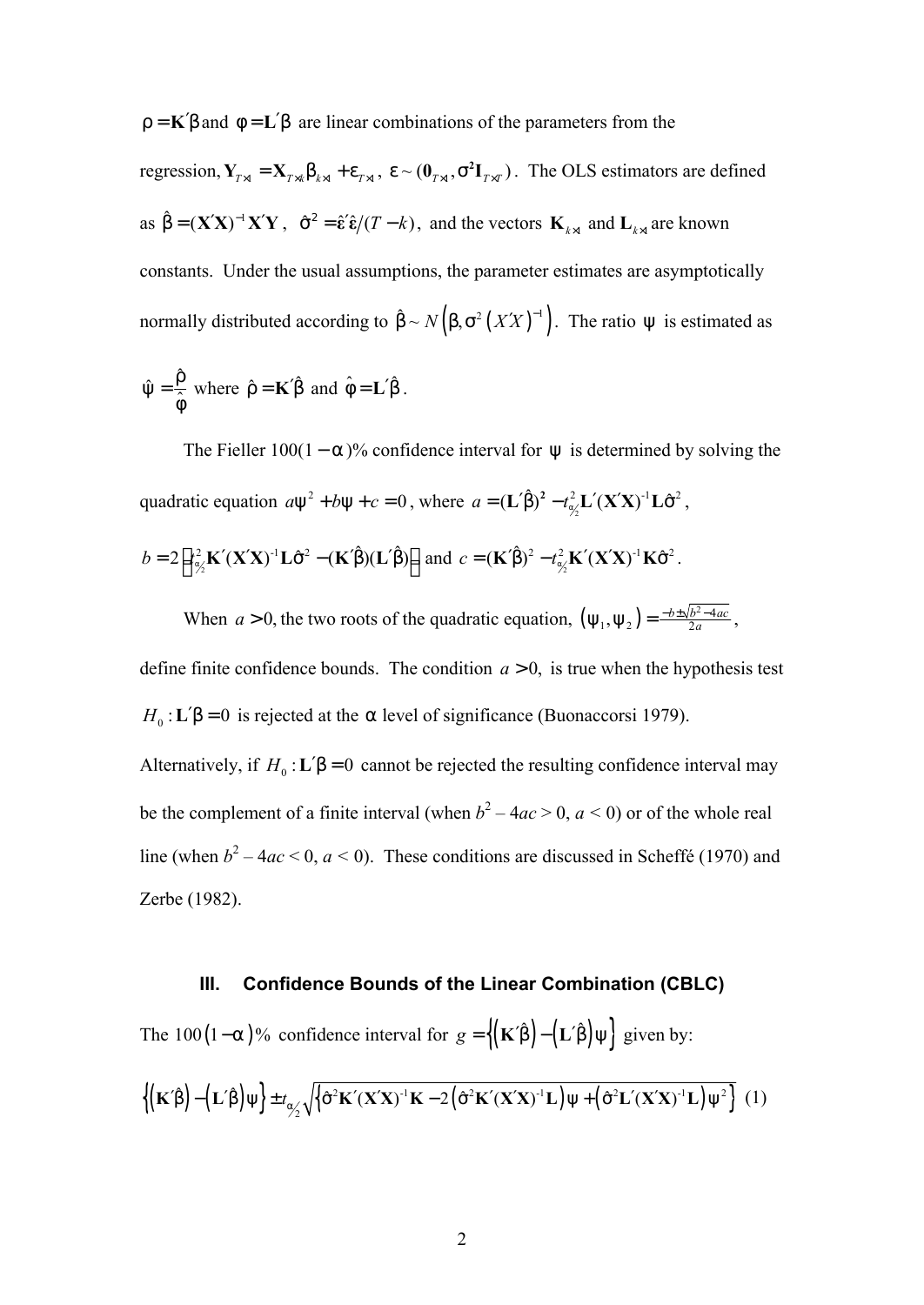where  $t_{\alpha\beta}$  is the value from the *t* distribution with an  $(\frac{\alpha}{2})\%$  level of significance and *T* − *k* degrees of freedom.

The ratio  $(\hat{\psi})$  should satisfy  $(K'\hat{\beta}) - (L'\hat{\beta})\hat{\psi} = 0$  and the 100(1-*a*)% bounds for  $\hat{\psi}$  are found by solving:

$$
\left\{ \left( \mathbf{K}' \hat{\boldsymbol{\beta}} \right) - \left( \mathbf{L}' \hat{\boldsymbol{\beta}} \right) \psi \right\}^2 - t_{\alpha/2}^2 \left\{ \hat{\sigma}^2 \mathbf{K}' (\mathbf{X}' \mathbf{X})^{-1} \mathbf{K} - 2 \left( \hat{\sigma}^2 \mathbf{K}' (\mathbf{X}' \mathbf{X})^{-1} \mathbf{L} \right) \psi + \left( \hat{\sigma}^2 \mathbf{L}' (\mathbf{X}' \mathbf{X})^{-1} \mathbf{L} \right) \psi^2 \right\} = 0
$$
\n(2)

This expression (2) can be written as  $a\psi^2 + b\psi + c = 0$ , where *a*, *b* and *c* are defined as in the Fieller Method described in Section II.

This result implies a geometric representation of the Fieller-type confidence interval can be implemented using any statistics software that can predict a linear function of the estimated coefficients of a regression and with a confidence interval (see Hirschberg and Lye 2007).

# **IV. Confidence Ellipse (CE) Geometric Representation**

We can define the confidence ellipse for two regression parameters or two linear combinations of regression parameters such as  $\rho$  and  $\phi$ . A regression of the form  $Y_{T\times1} = X_{T\times1} \beta_{k\times1} + \varepsilon_{T\times1}$  can always be transformed to another regression of the form:  $\mathbf{Y}_{T\times1} = (\mathbf{Z}_1)_{T\times2} \gamma_{2\times1} + (\mathbf{Z}_2)_{T\times(k-2)} \theta_{(k-2)\times1} + \varepsilon_{T\times1}$  where  $\gamma = [\rho \quad \phi]'$ ,  $\theta$  a *k* -2 vector of parameters,  $\mathbf{R}_{2\times k} = [\mathbf{K'} \quad \mathbf{L'}]'$ ,  $\mathbf{Z}_1 = \mathbf{X}\mathbf{R}^+$ ,  $\mathbf{R}^+$  is the generalized inverse of  $\mathbf{R}$ ,

 $\mathbf{Z}_2 = \mathbf{X} \mathbf{A}$ , and  $\mathbf{A}$  is the matrix of  $k - 2$  eigenvectors corresponding to the zero valued eigenvalues of **R**′**R** (see Hirschberg, Lye and Slottje (2005)). The marginal  $100(1-\alpha)$ % ellipse for a combination of the parameters in  $\gamma$  is: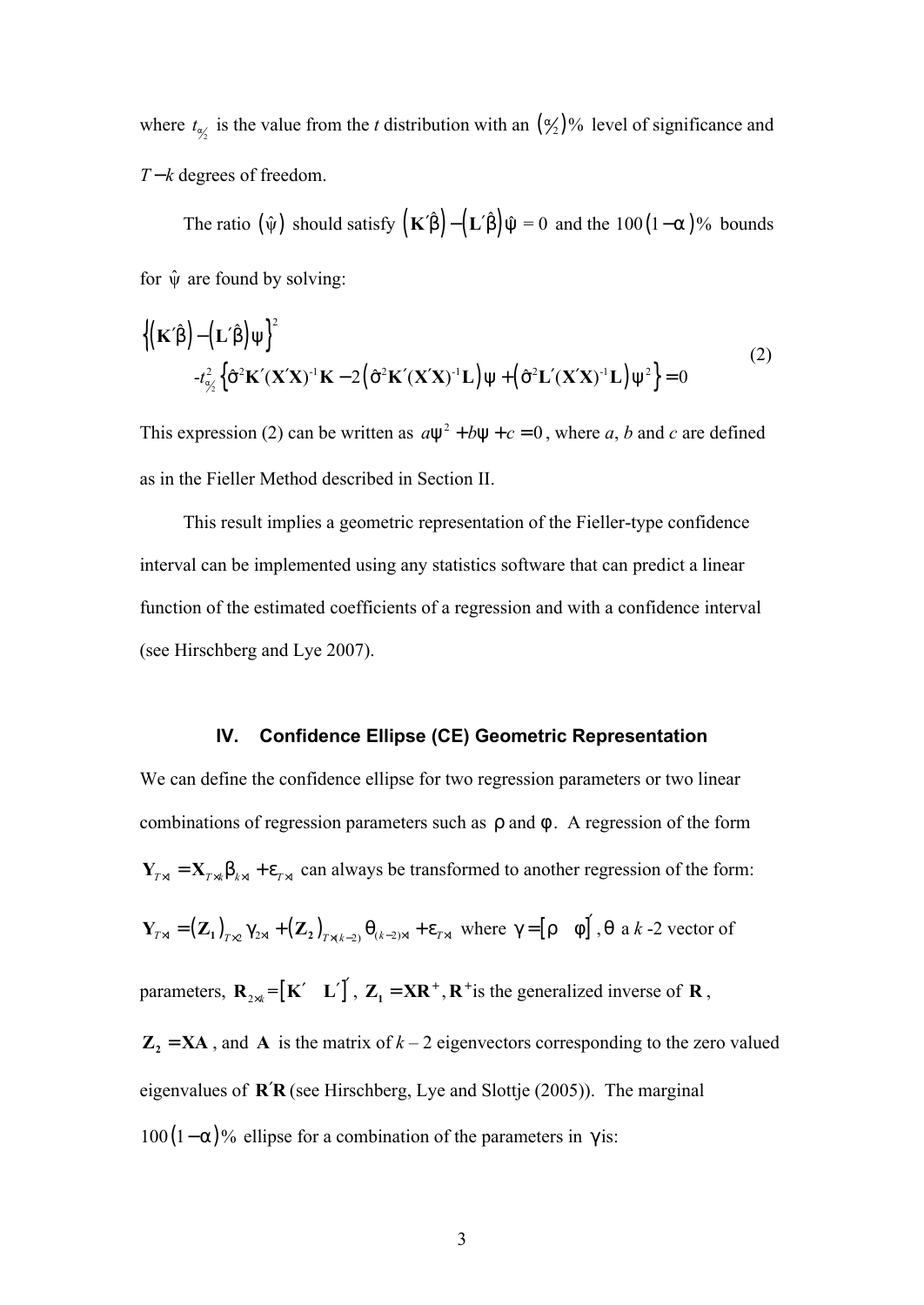$$
(\gamma - \gamma)' \hat{\sigma}^{-2} (\mathbf{Z}_1' \mathbf{M}_2 \mathbf{Z}_1) (\gamma - \hat{\gamma}) \le F_\alpha (1, T - k)
$$
 (3)

where  $M_2 = I - Z_2 (Z'_2 Z_2)^{-1}$  $M_2 = I - Z_2 (Z'_2 Z_2)^{-1} Z'_2$ .

The solution to the constrained optimization problem defined as:

$$
L = \psi - \lambda \left[ \left[ (\hat{\rho} - \psi \phi) \quad (\hat{\phi} - \phi) \right] \begin{bmatrix} \omega_{11} & \omega_{12} \\ \omega_{12} & \omega_{22} \end{bmatrix} \begin{bmatrix} (\hat{\rho} - \psi \phi) \\ (\hat{\phi} - \phi) \end{bmatrix} - F_{\alpha} (1, T - k) \right]
$$
(4)

where  $\omega_{ij}$  are elements of  $\Omega = \hat{\sigma}^{-2} (Z_1 M_2 Z_1)$  and  $\lambda$  is the Lagrange multiplier, has two roots that are equivalent to the Fieller interval. (Hirschberg and Lye 2007).

# (Figure1)

The solution to this constrained optimization problem can be found using a diagram of the ellipse defined by (3). Following von Luxburg and Franz (2004), the ratio  $\hat{\psi} = \frac{\hat{\rho}}{\hat{\phi}}$  $\hat{\psi} = \frac{\hat{\rho}}{\hat{\gamma}}$ φ is the slope of a ray from the origin (0,0) through the point  $(\hat{\rho}, \hat{\phi})$ . If (0,0) is not within the ellipse, two more rays from the origin can be constructed that are tangent to the ellipse. If  $H_0$ :  $\phi = 0$  is rejected at the  $\alpha$ % level of significance (see Figure 1) the ellipse does not cut the y-axis and a finite confidence bound can be defined where the tangent rays intersect the line defined by  $\phi = 1$ . In Figure 2 we show the case when  $H_0$ :  $\phi = 0$  cannot be rejected and the ellipse cuts the y-axis there is one finite bound, here the ratio has a lower bound but no upper bound. When (0,0) is within the ellipse the interval is then the whole real line.

#### (Figure2)

The confidence ellipse produced in Eviews 6.0 is specified as the joint ellipse  $(\gamma - \gamma)' \hat{\sigma}^{-2} (\mathbf{Z}_1' \mathbf{M}_2 \mathbf{Z}_1) (\gamma - \hat{\gamma}) = 2F_\alpha (2, T - k)$  $\hat{\sigma}^{-2} (\mathbf{Z}_1' \mathbf{M}_2 \mathbf{Z}_1)(\gamma - \hat{\gamma}) = 2F_\alpha (2, T - k)$  $(\gamma - \gamma)' \hat{\sigma}^{-2} (\mathbf{Z}_1' \mathbf{M}_2 \mathbf{Z}_1)(\gamma - \hat{\gamma}) = 2F_\alpha (2, T - k)$ . To obtain the marginal confidence ellipse (3) we define  $\alpha$  such that  $F_{\alpha}(1, T - k) = 2F_{\alpha}(\alpha_2, T - k)$ . In Stata 8 as  $T - k$  is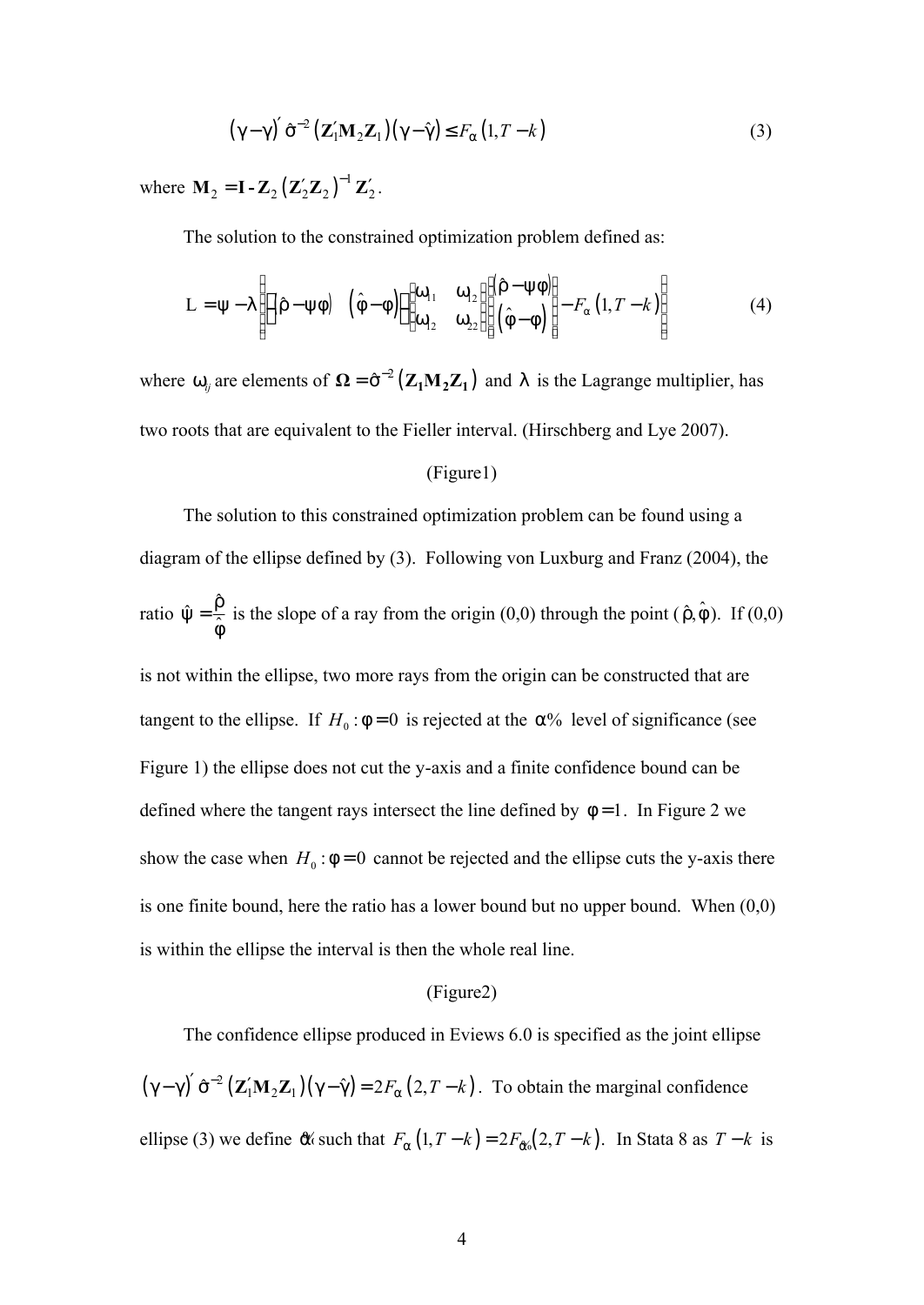large, the 95% confidence ellipse can be obtained using the program *ellip* (Alexandersson 2004) by specifying the boundary constant using *chi2* with 1 degree of freedom, (see Hirschberg and Lye 2007).

# **V. An application to the Non-Accelerating Inflation Rate of Unemployment (NAIRU)**

Following the estimation proposed by Gruen et al. (1999) we estimate:

$$
\Delta_4 \ln ULC_t - \Delta_4 \ln P_{t-1} = a_1 \left( \Delta_4 \ln P_t^* - \Delta_4 \ln P_{t-1} \right) + a_2 U_t + a_3 \Delta U_{t-1}
$$
  
+ 
$$
a_4 \left( \Delta_4 \ln ULC_{t-1} - \Delta_4 \ln P_{t-2} \right) + a_5 \left( \Delta_4 \ln ULC_{t-1} - \Delta_4 \ln ULC_{t-4} \right) + a_6 + e
$$
 (5)

Where *ULC* = unit labour costs per person, and is equal to wages per person divided by non-farm productivity per person;  $P = \text{CPI}$ ,  $P^* =$  expected price level;  $U =$  rate of unemployment;  $\Delta = 1$  period change; and  $\Delta_4 = 4$  period change. An estimate of the NAIRU is defined as  $\hat{U}^* = \hat{a}_6 / -\hat{a}_2$ , where  $\hat{a}_6$ ,  $\hat{a}_2$  are the OLS estimates from (5).

#### (Table1)

Table 1 presents the estimates of (5) using quarterly Australian data from Lye and McDonald (2006) for the period  $1985:1 - 2003:4$ . Based on these estimates  $\hat{U}^* = 1.32\frac{8}{246} = 5.40\%$  and the estimated 95% confidence interval for  $\hat{U}^*$  based on the Delta method is given by as [3.120%, 7.682%].

#### (Figure3)

To obtain the 95% Fieller confidence bounds using the CBLE approach, in Figure 3, we plot  $g = \hat{a}_6 + \hat{a}_2 U^*$  with the 95% confidence bounds of *LY* given by,

$$
\left(\hat{a}_{6} + \hat{a}_{2}U^{*}\right) \pm t_{\hat{a}_{2}'}\sqrt{S_{\hat{a}_{6}}^{2} + 2S_{\hat{a}_{2}\hat{a}_{6}}U^{*} + S_{\hat{a}_{2}}^{2}\left(U^{*}\right)^{2}}
$$
(6)

The Fieller confidence bounds are defined as the points where  $y = 0$ . From Figure 3, the 95% Fieller Interval is [-10.11%, 6.91%].

(Figure4)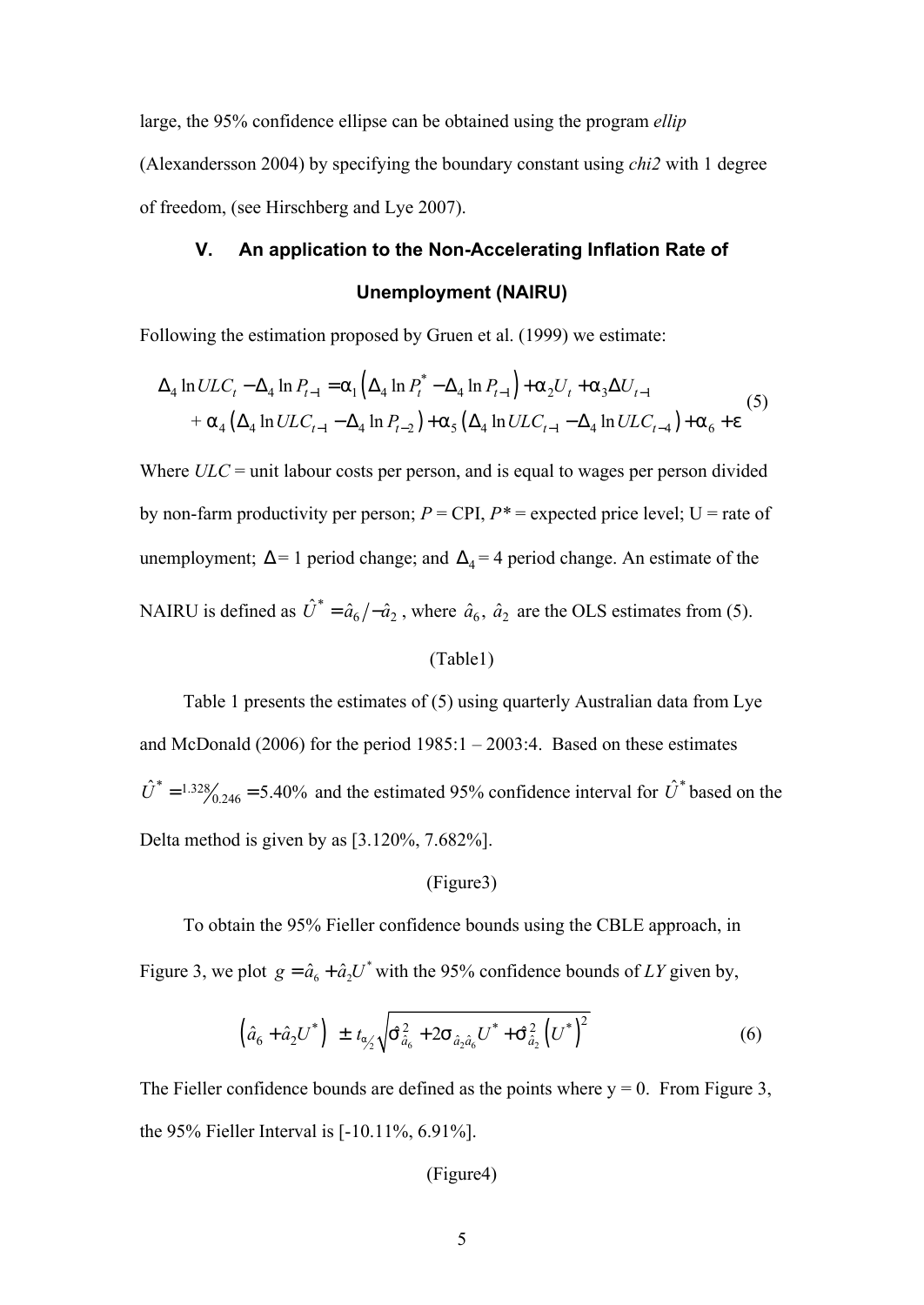In Figure 4 we provide the Fieller interval using the CE by extending two rays from the origin that are tangent to the ellipse. The values of the upper and lower limits of the Fieller interval in this case are finite and are defined at the points where the rays from the origin cut the line defined by  $x = 1$ .

# **VI. Conclusions**

In this note we demonstrate two geometric representations of the Fieller confidence interval. From these geometric representations one can see how the distribution of the estimates of the two variables influences the nature of the confidence interval. Specifically, these methods demonstrate how the Fieller Method may not result in two finite bounds.

# **References**

- Alexandersson, A. , 2004, Graphing confidence ellipses: An update of ellip for Stata 8, *The Stata Journal*, 4, 242-256.
- Bernard, J.T., Idoudi, N., Khalaf, L. and C. Yélou , 2005, Finite Sample Inference Methods for Dynamic Energy Demand Models, *Economics, Laval University, Working Paper* 2005-3.
- Blomqvist, A. G. , 1973, Hypothesis Tests and Confidence Intervals for Steady-State Coefficients in Models with Lagged Dependent Variables: Some Notes on Fieller's Method, *Oxford Bulletin of Economics and Statistics*, 35, 69-74.;
- Buonaccorsi, J. P. , 1979, On Fieller's Theorem and the General Linear Model, *The American Statistician*, 33, 162.
- Dufour, J.-M. , 1997, 'Some impossibility theorems in econometrics, with applications to structural and dynamic models', *Econometrica,* 65, 1365-1389.
- Gruen, D., Pagan, A. and C. Thompson , 1999, The Phillips Curve in Australia, *Journal of Monetary Economics*, 44, 223-258.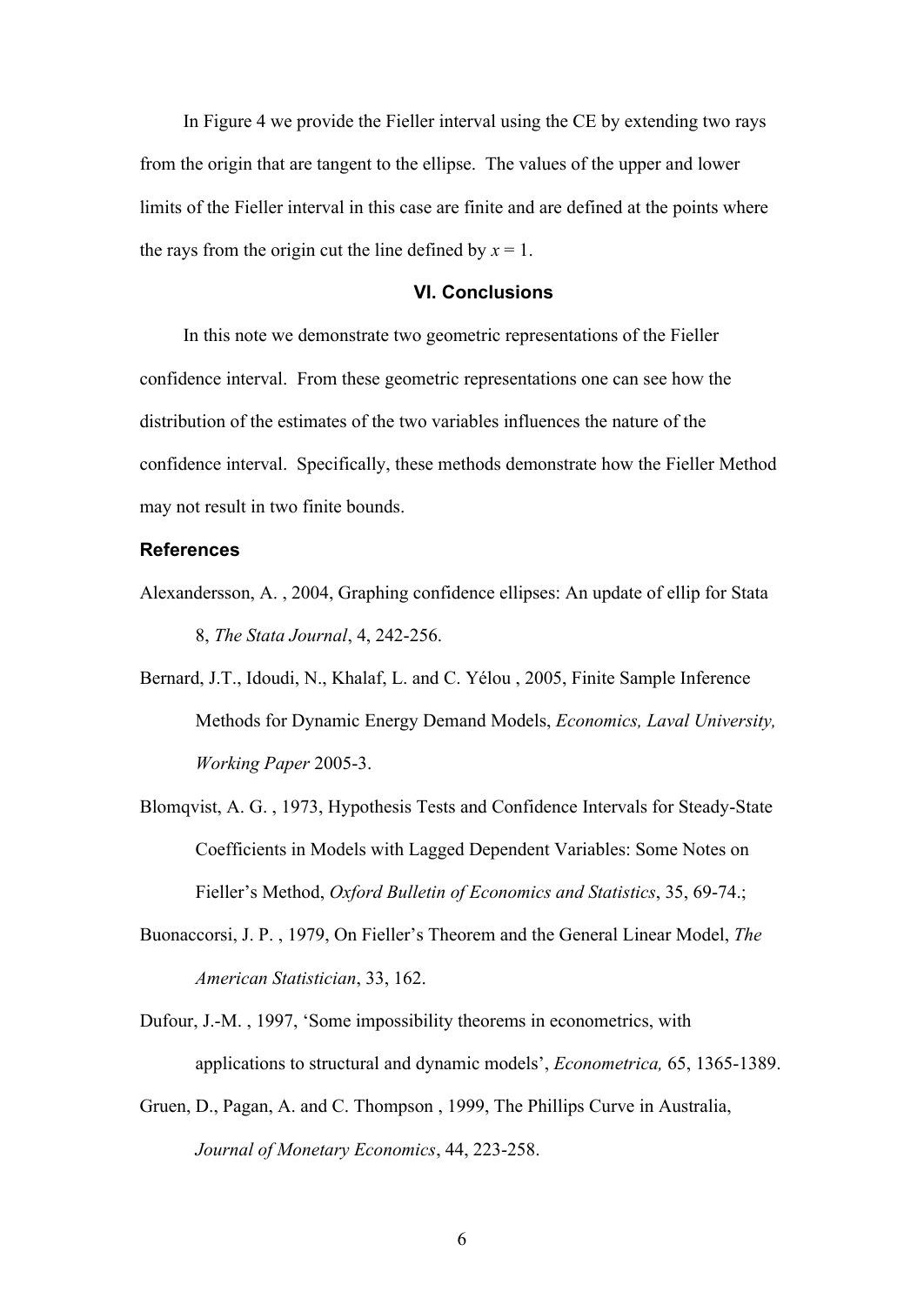- Fieller, E. C. , 1932, The Distribution of the Index in a Normal Bivariate Population, *Biometrika*, 24, 428-440.
- Fieller, E. C. , 1954, Some Problems in Interval Estimation, *Journal of the Royal Statistical Society. Series B*, 16, 175-185.
- Hirschberg, J. and J. Lye , 2004, Inferences for the Extremum of Quadratic Regression Models, *Department of Economics*, *University of Melbourne, Working Paper* 906.
- Hirschberg, J., Lye, J. and D. Slottje , 2005, Alternative forms for Restricted Regression, *Department of Economics*, *University of Melbourne, Working Paper* 954.
- Hirschberg, J. and J. Lye , 2007, Providing Intuition to the Fieller Method with two Geometric Representations using STATA and EVIEWS, *Department of Economics*, *University of Melbourne, Working Paper* 992.
- Lye, J., and I. McDonald , 2006, John Maynard Keynes meets Milton Friedman and Edmond Phelps: The range versus the natural rate in Australia, 1965:3 to 2005:4, *Australian Economics Papers*, 45, 227-240.
- Scheffé, H. , 1970, Multiple Testing versus Multiple Estimation. Improper Confidence Sets. Estimation of Directions and Ratios, *The Annals of Mathematical Statistics*, 41, 1-29.
- Staiger, D., Stock, J., and M. Watson , 1997, The Nairu, Unemployment and Monetary Policy, *Journal of Economic Perspectives*, 11, 33-49.
- Valentine, T.J. , 1979, Hypothesis Tests and Confidence Intervals for Mean Elasticities Calculated from linear regression models, *Economics Letters*, 4, 363-367.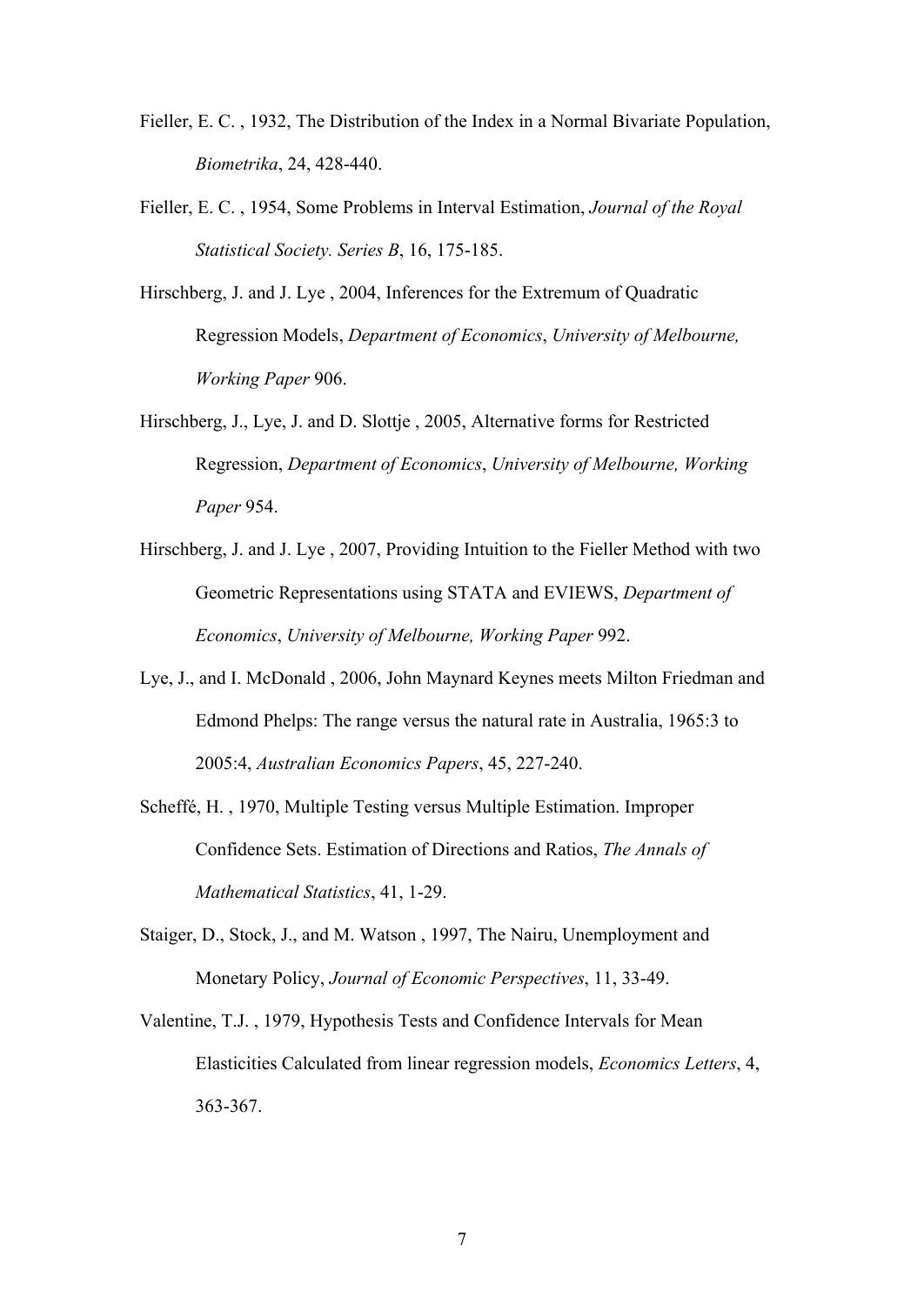- Von Luxburg, U. and V. Franz , 2004, Confidence Sets for Ratios: A Purely Geometric Approach to Fieller's Theorem, *Technical Report N0. TR-133*, Max Planck Institute for Biological Cybernetics.
- Zerbe, G. , 1978, On Fieller's Theorem and the General Linear Model, *The American Statistician*, 32, 103-105.
- Zerbe, G. , 1982, On Multivariate Confidence Regions and Simultaneous Confidence Limits for Ratios, *Communications in Statistics Theory and Methods*, 11, 2401-2425.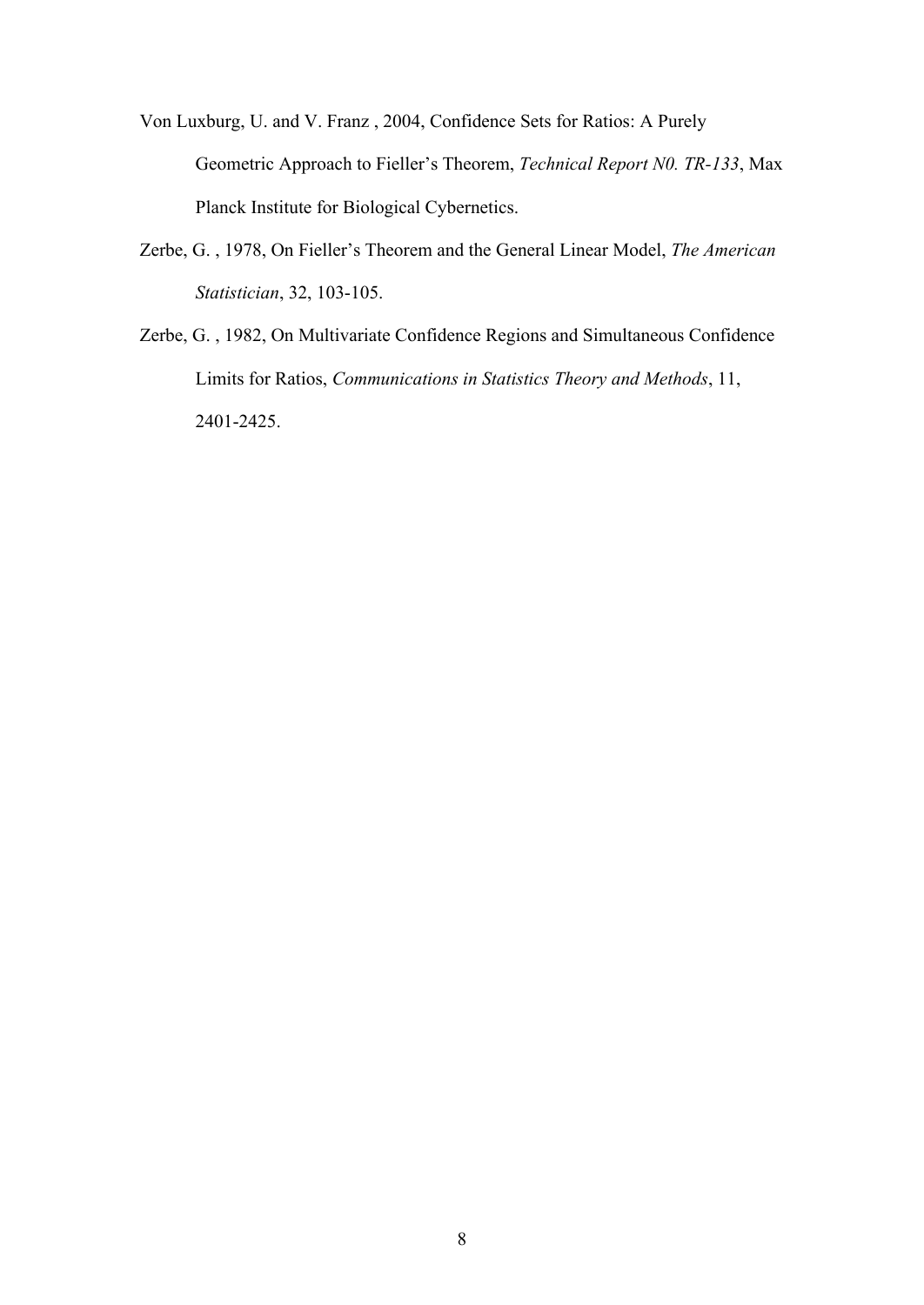**Figure 1:** An Example of Finite Confidence Bounds

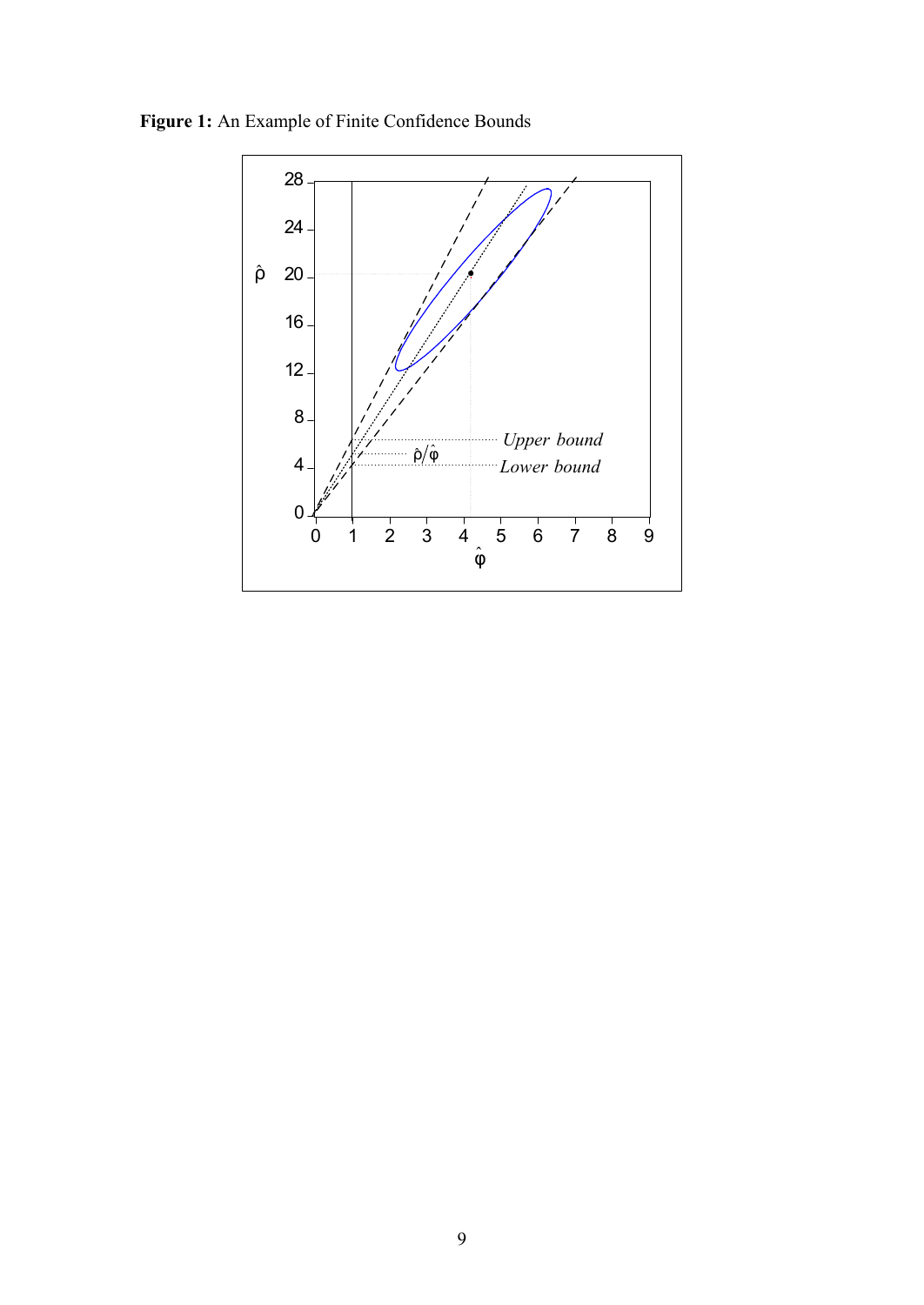**Figure 2:** An Example of a Complement of a Finite Interval

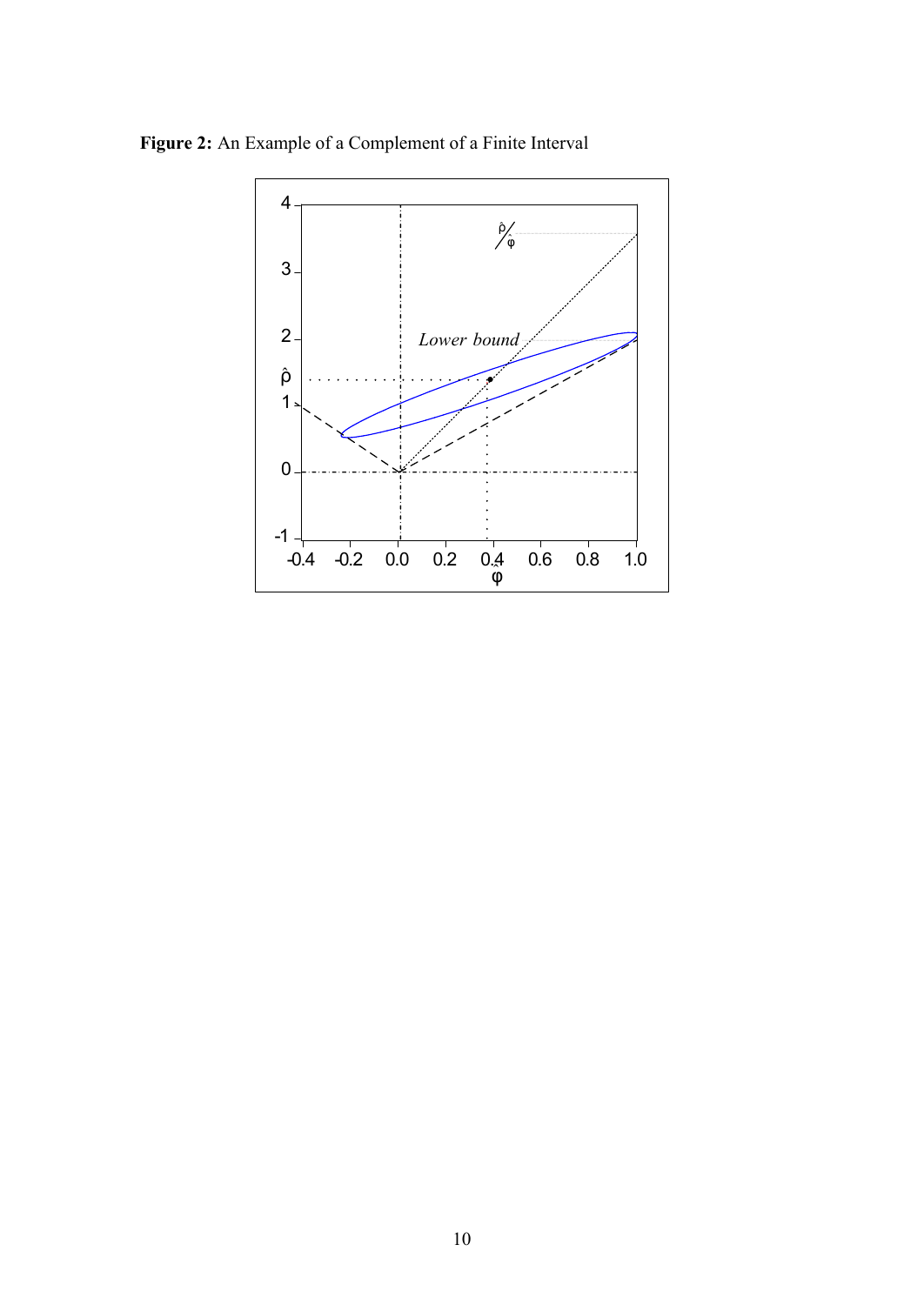| Parameter                                               | <b>Estimate</b> | <b>Standard Error</b>         | <i>p</i> -value |
|---------------------------------------------------------|-----------------|-------------------------------|-----------------|
|                                                         |                 |                               |                 |
| $\hat{a}_1$                                             | 0.16716         | 0.07790                       | 0.0354          |
|                                                         |                 |                               |                 |
| $\hat{a}_2$                                             | $-0.24589$      | 0.11118                       | 0.0303          |
|                                                         |                 |                               |                 |
| $\hat{a}_3$                                             | $-0.28008$      | 0.47844                       | 0.5602          |
|                                                         |                 |                               |                 |
| $\hat{a}_4$                                             | 0.58431         | 0.07351                       | 0.0000          |
| $\hat{a}_5$                                             | 0.55623         | 0.10064                       | 0.0000          |
|                                                         |                 |                               |                 |
| $\hat{a}_6$                                             | 1.32780         | 0.83375                       | 0.1157          |
|                                                         |                 |                               |                 |
| $\hat{\pmb{\sigma}}_{\hat{a}_2\hat{a}_6}$<br>$= -0.090$ | $R^2=0.693$     | Number of observations $= 76$ |                 |
|                                                         |                 |                               |                 |

**Table 1**: Phillips Curve Estimates for Australia 1985:1 – 2003:4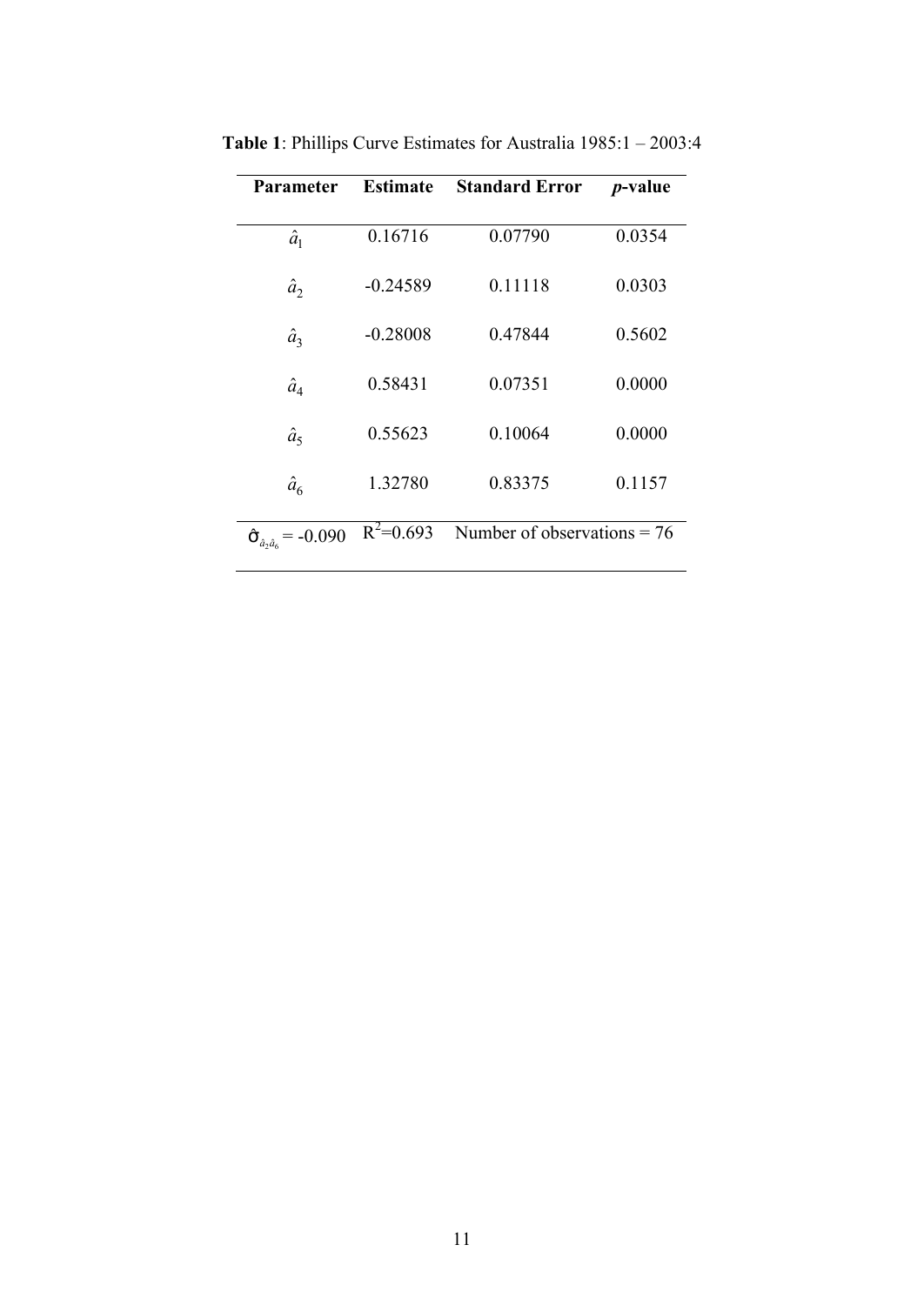**Figure 3**: The Fieller Confidence bounds for the NAIRU using Confidence Bounds Approach